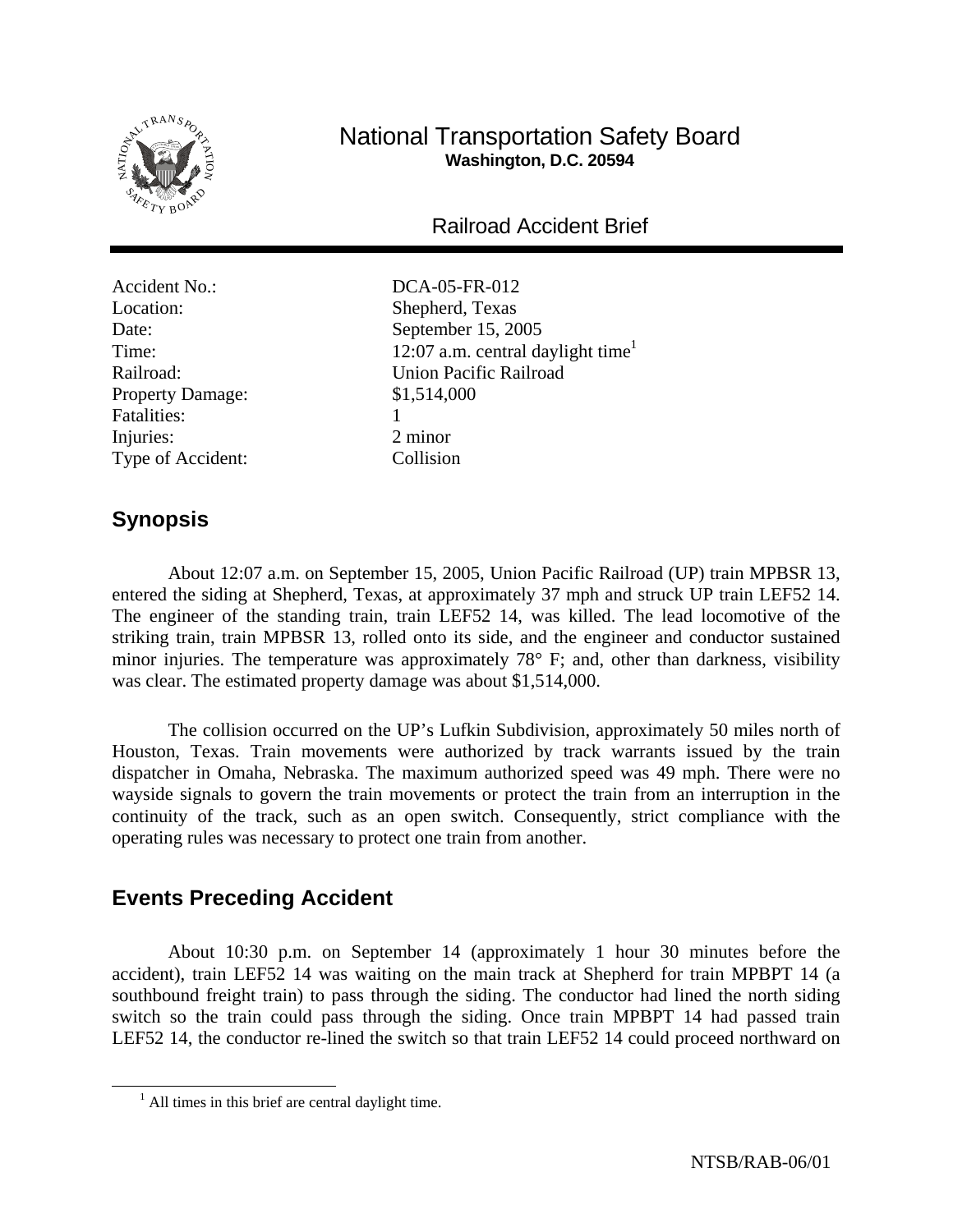the main track. When the rear car of train LEF52 14 passed the switch, the conductor re-lined it so that train LEF52 14 could back into the siding southward.

The conductor rode the rear car of the train into the siding. When the entire train was on the siding and about 500 feet south of the switch, the engineer stopped the train. She and the conductor secured the handbrakes on three freight cars and the two engines. (The train consisted of 2 locomotives and 16 cars.) She returned to the cab of the lead engine and called the train dispatcher, as the conductor had asked her. She reported that the train was clear of the main track and released the track warrant authority. When she had finished, she waited for the conductor in the limousine that had been sent to take them to Lufkin, Texas. The conductor arrived at the vehicle, and they left Shepherd about 11:20 p.m.

About 20 minutes later, when the limousine was about 20 miles from Shepherd, the conductor realized that he had left his keys in the switch lock. He insisted that the driver return to the siding.

Meanwhile, train LEF52 14 had acquired a new crew, consisting of an engineer, a pilot engineer, and a conductor. Shortly after midnight, train MPBSR 13, which was southbound, approached Shepherd. The pilot engineer of train LEF52 14 left the cab so he could inspect the passing of train MPBSR 13 from the ground. The conductor was exiting the cab to do the same and saw that train MPBSR 13 was entering the siding. He yelled at his engineer, who was still in the cab, to get out. The pilot engineer and conductor escaped on the ground to the west of the pending collision. The engineer of train LE F52 14 was unable to exit in time and was killed.

Right before the collision, the crewmembers on train MPBSR 13, realizing that their train was entering the siding, applied the brakes in emergency at approximately 37 mph. Following the impact, the engine rolled onto its side, and the two crewmembers sustained minor injuries. During the postaccident inspection, investigators found that the switch was still lined for the siding and that although the lock had been applied to the switch, it was still unlocked and held the keys belonging to the original conductor of train LEF52 14. (See figure 1.)

Based on the position of the switch and the presence of the keys, it is likely that the original conductor of train LEF52 14 had not re-lined the switch, thus making it impossible for train MPBSR 13 to stay on the main track.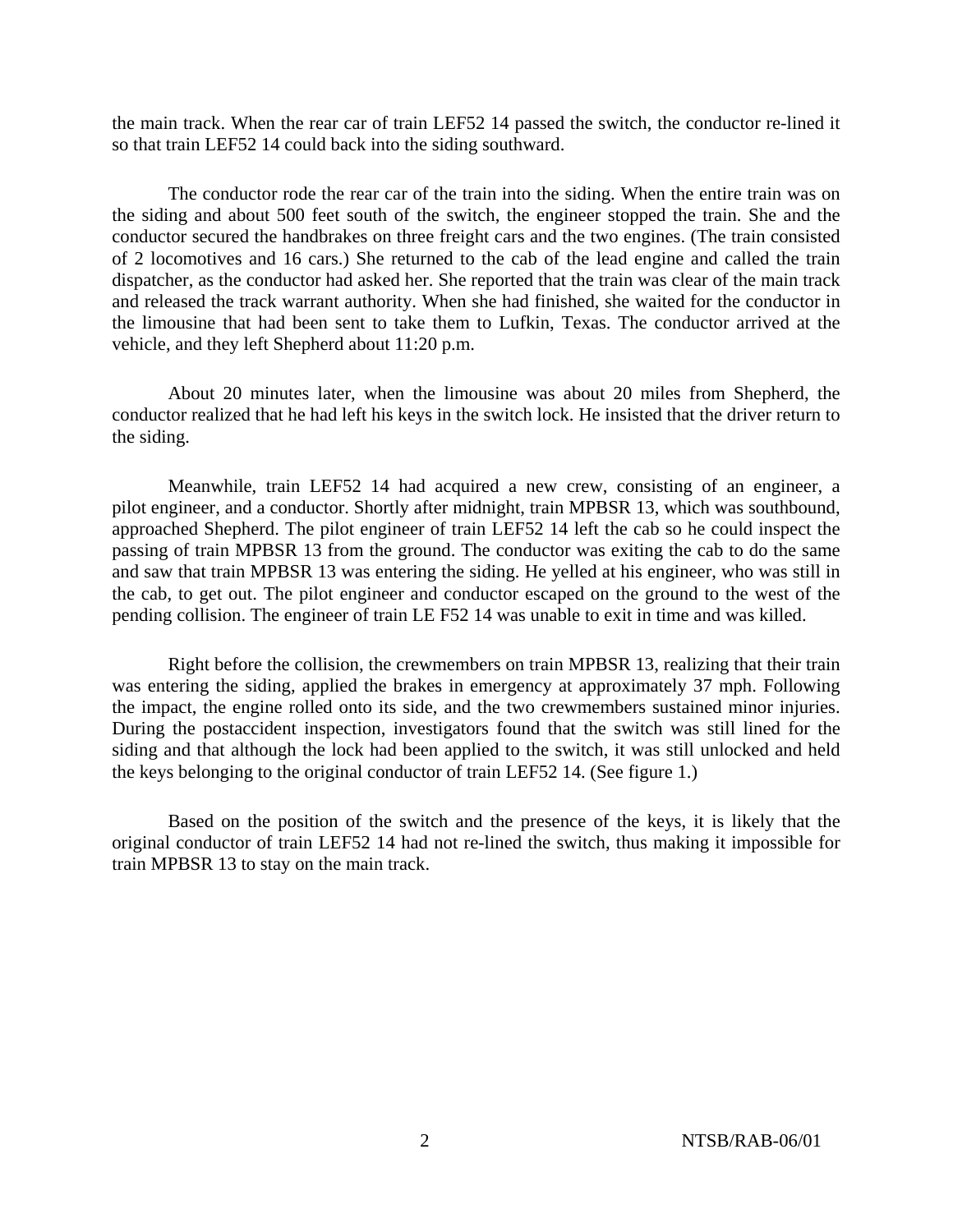

**Figure 1.** Conductor's key in switch lock.

# **Rules Compliance**

The investigation identified a number of procedural infractions that preceded the accident. According to Rule  $8.3$ ,<sup>2</sup> "The normal position of a main track switch is for main track movement, and it must be lined and locked in that position." The rule has seven exceptions; however, none of them applied to this situation. According to Rule 14.7, "Reporting Clear of Limits," "In addition, …a train clearing in a siding or other track must comply with requirements outlined in Rule 8.3 ('Main Track Switches') before reporting clear of the limits." In other words, the switch should have been lined for main track movement before the original engineer of train LEF52 14 released the track warrant authority for the main track to the train dispatcher and reported the train clear of the limits. Instead, when she released the track warrant, she assumed that the conductor had either re-lined or was in the process of re-lining the switch. When he joined her in the limousine, she did not confirm the position of the switch.

The UP's operating rules<sup>3</sup> required the conductor to comment about delays and other events during the tour of duty on a preprinted form, Conductor Report Form 20849 (Form 20849). The last entry that the conductor had made was about 9:21 p.m., when the train had passed a defect detector at MP 48.5. He had written that no defect was found and that the detector announced the train's speed as 42 mph.

 $\frac{1}{2}$ <sup>2</sup> "Main Track Switches," from the *General Code of Operating Rules* (Fifth Edition).

<sup>&</sup>lt;sup>3</sup> Union Pacific Rules, System Special Instructions, Item 10: Rules Supplements and Amendments, Rule 1.47 "Duties of Crew Members," Item A. Conductor Responsibilities, 5. Conductor Report Form.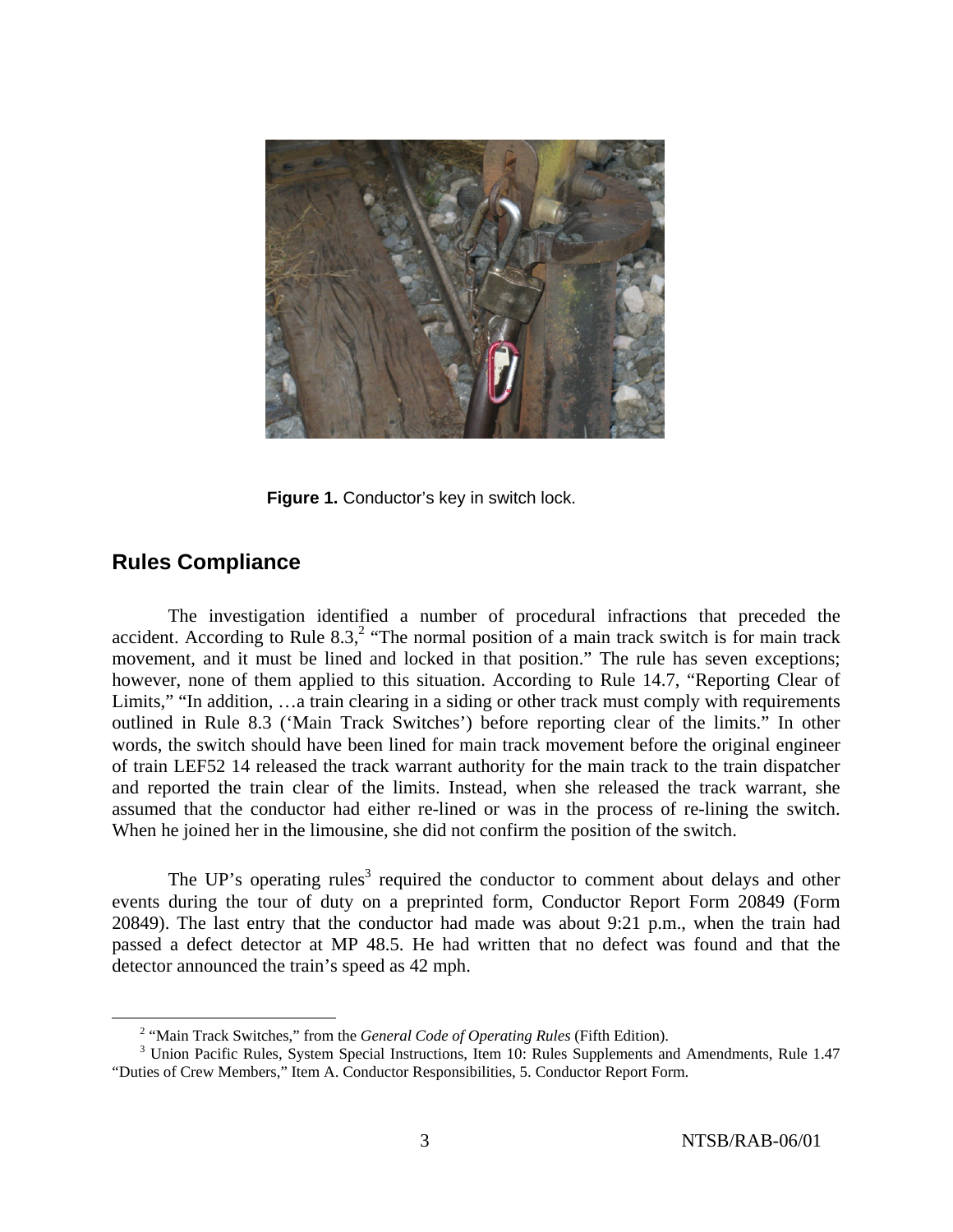According to the operating rules, when main track switches are restored to normal in nonsignaled territory, the following items must be entered on Form 20849:

The location and time each main track switch is returned to normal when operating in non-signaled track warrant control (TWC) territory, except within Yard Limits. However, when departing, if main track movement is made over the switch operated, entry is not required (i.e., following a head end set-out or pickup).

'Switch restored' entries must be initialed by both the conductor and engineer….

During the postaccident interview, the engineer said that she had not known that she was supposed to initial Form 20849 when the position of a main track switch was restored to normal. Further, she added, "I don't think I've ever signed for a switch."

Form 20849 was incomplete. The last entry on it should have said that the switch had been re-lined. The entry should have given a time and should have been initialed by both the conductor and the engineer.

## **Oversight**

To monitor its employees' compliance with its operating rules, the UP conducts compliance field audits (commonly referred to as "efficiency tests"). According to 49 *Code of Federal Regulations* Part 217, the Federal Railroad Administration (FRA) can review the auditing.

In the 365 days before the accident, railroad supervisors had observed the engineer on 21 separate occasions. The supervisors had noted 58 individual operating or safety rules that she had followed. They had noted three minor infractions and handled them immediately with oral admonishments. On three specific occasions she was observed properly following the procedures involved in the use of hand-thrown switches; she was never observed using a switch improperly.

During the same period, supervisors had observed the conductor on 21 separate occasions. They had noted 69 individual operating or safety rules that he had followed. Of the 69, the supervisors had orally admonished him for the following 3 minor infractions:

- March 10, 2005: Not complying with the procedure for getting off equipment.
- May 15, 2005: Not complying with the procedures for position of switches. $4$
- June 18, 2005: Not complying with the procedures for handling cars ahead of engines.

<sup>&</sup>lt;sup>4</sup> The reference for this rule infraction was Rule 8.2 "Position of Switches." This rule covers the use of switches in general and would most likely apply during switching operations. The next rule, Rule 8.3, "Main Track Switches," was not referenced in the auditing and covers the proper alignment of main track switches.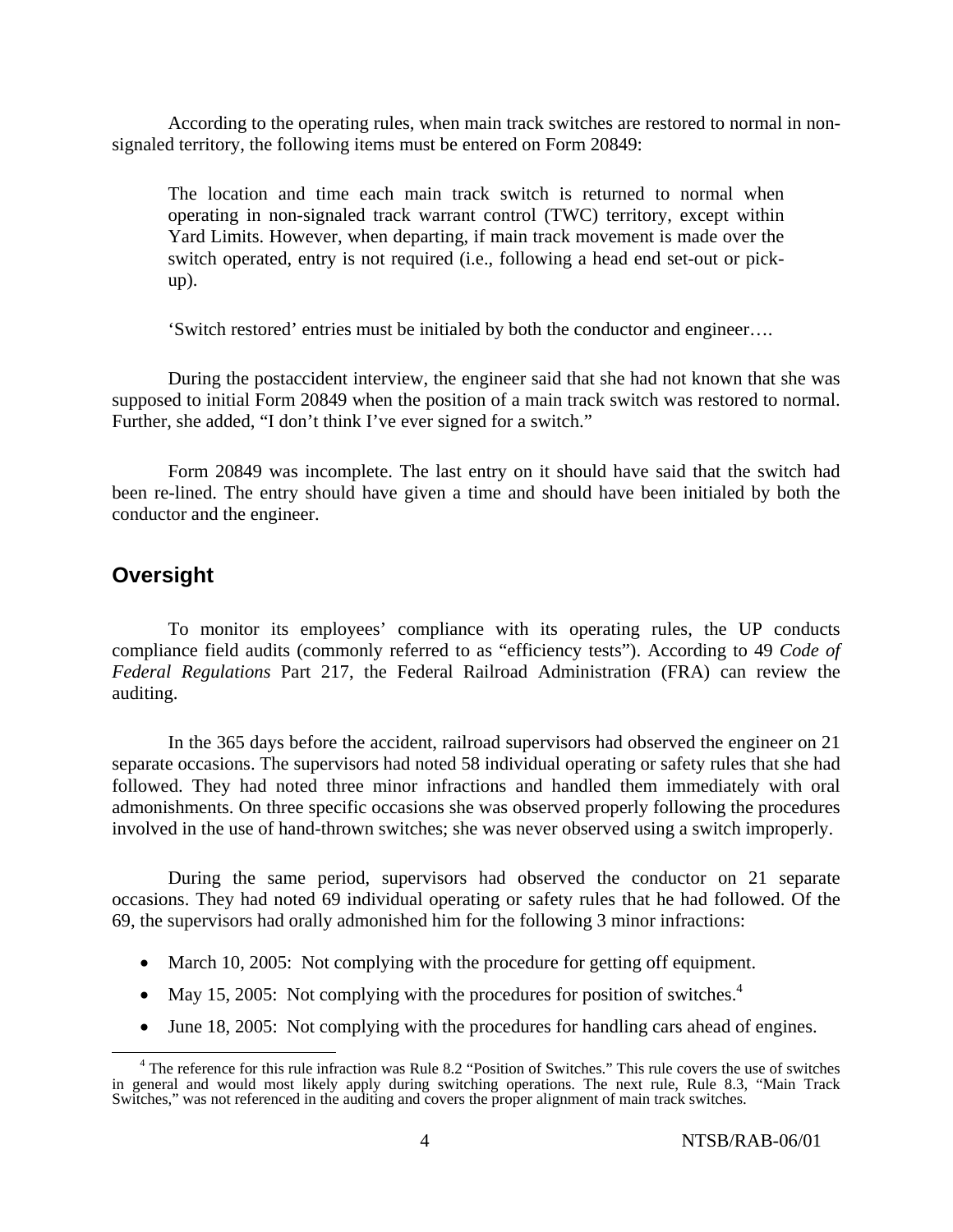### **Crew Qualifications and Rest**

The investigation determined that the crew was experienced and qualified on the territory. No impairing substances were found during the postaccident toxicological tests.

When the accident happened, the conductor and the engineer were ending their third consecutive noon-to-midnight shift. Since Sunday (the accident happened minutes after midnight Wednesday), they had had three consistent cycles of sleep and work. Both said that they had not felt fatigued at the end of the shift and always made a point of getting enough rest during their off-duty time.

## **Actions Taken Since The Accident**

Following this accident, the UP revised the procedures for operating a hand-operated switch in non-signaled territory. The new rule requires that the crewmember who is operating the switch immediately notify the engineer by radio or hand signal when the switch position is to be changed. Further, the rule now specifies that the engineer and conductor must initial Form 20849 before releasing the track warrant for the main track authority to the dispatcher.

The FRA had issued a Safety Advisory on January 10, 2005, about 8 months before the accident, warning the railroads of an increase in incidents involving hand-throw switches that had inadvertently been left open, allowing trains to enter side tracks unintentionally and resulting in collisions and injuries. The advisory said that if the number of accidents of this type did not decrease, the FRA would be required to take "additional action to address this situation."

On October 19, 2005, about a month after the collision at Shepherd, the FRA issued Emergency Order (EO) No. 24 to address the use of hand-operated main track switches in non-signaled territory. According to its preamble, the EO had been prompted by several accidents, including the accident in Shepherd, Texas.

The EO has seven specific instructions about using hand-operated switches when the approaching train is not already prepared to slow down or when the switch is not protected by some form of switch-position indicator. One of the seven requirements is similar to the preexisting requirement connected to the Shepherd accident. The EO specifies that the conductor and engineer must initial a Switch Position Awareness Form when the switch is re-lined to the normal position. Further, the train dispatcher must be informed when the switch is in the proper position if the train crew is releasing authority to the main track at this location. The dispatcher is also required to confirm this information and make sure that the engineer and conductor have each initialed the Switch Position Awareness Form.

On November 29, 2005, the Safety Board adopted the railroad accident report titled *Collision of Norfolk Southern Freight Train 192 With Standing Norfolk Southern Local Train*